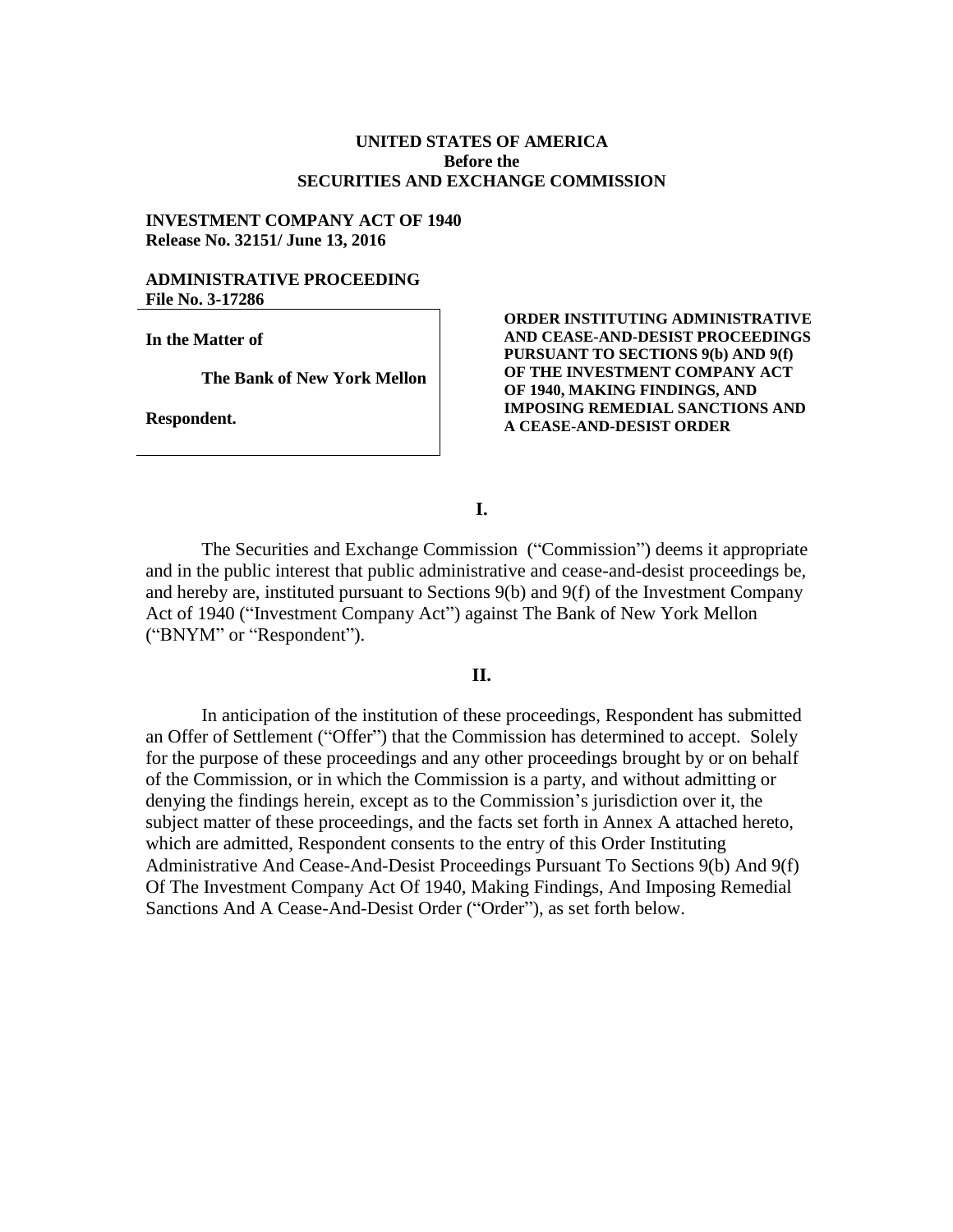#### **III.**

On the basis of this Order and Respondent's Offer, the Commission finds that

#### **Summary**

From at least 2000 through at least August of 2011, The Bank of New York Mellon ("BNYM") and its predecessors, The Bank of New York ("BNY") and Mellon Bank (collectively, the "Bank"), misled certain of its custodial clients with regard to its execution of their Standing Instruction foreign currency transactions. With regard to foreign currency trades executed through the Bank's Standing Instruction program, the Bank represented on the BNY and BNYM websites and in communications to certain registered investment company ("RIC") customers, among other things, that the Standing Instruction ("SI") program provided foreign exchange ("FX") execution according to "best execution standards," provided "best rates," priced the transactions at levels that "generally reflected the interbank market at the time the trade was executed," and was "free of charge." Contrary to these representations, the Bank priced its clients' Standing Instruction transactions near the end of the trading day or session at or near the worst interbank rates reported during that day or session. This resulted in substantial revenues to BNYM based on the difference between the rates that BNYM assigned to its clients and the rates that it obtained on its own behalf when buying and selling foreign currency in the interbank market.

After the transactions were executed, the Bank prepared and provided its RIC clients with trade confirmations and monthly transaction reports that contained, among other things, the date of each transaction and the rate assigned by the Bank. However, the Bank did not specify the time the transaction was executed, nor did it provide information about how specific rates were assigned. Exchange rates generally fluctuated throughout the day, and the rate assigned by the Bank was within the range of interbank rates for that day. As a result, the omission of the time of the transaction or manner of pricing in FX confirmations and transaction reports was misleading because the documents omitted the information that would have revealed that the Bank's Standing Instruction service did not, in fact, provide FX execution in the manner represented by the Bank.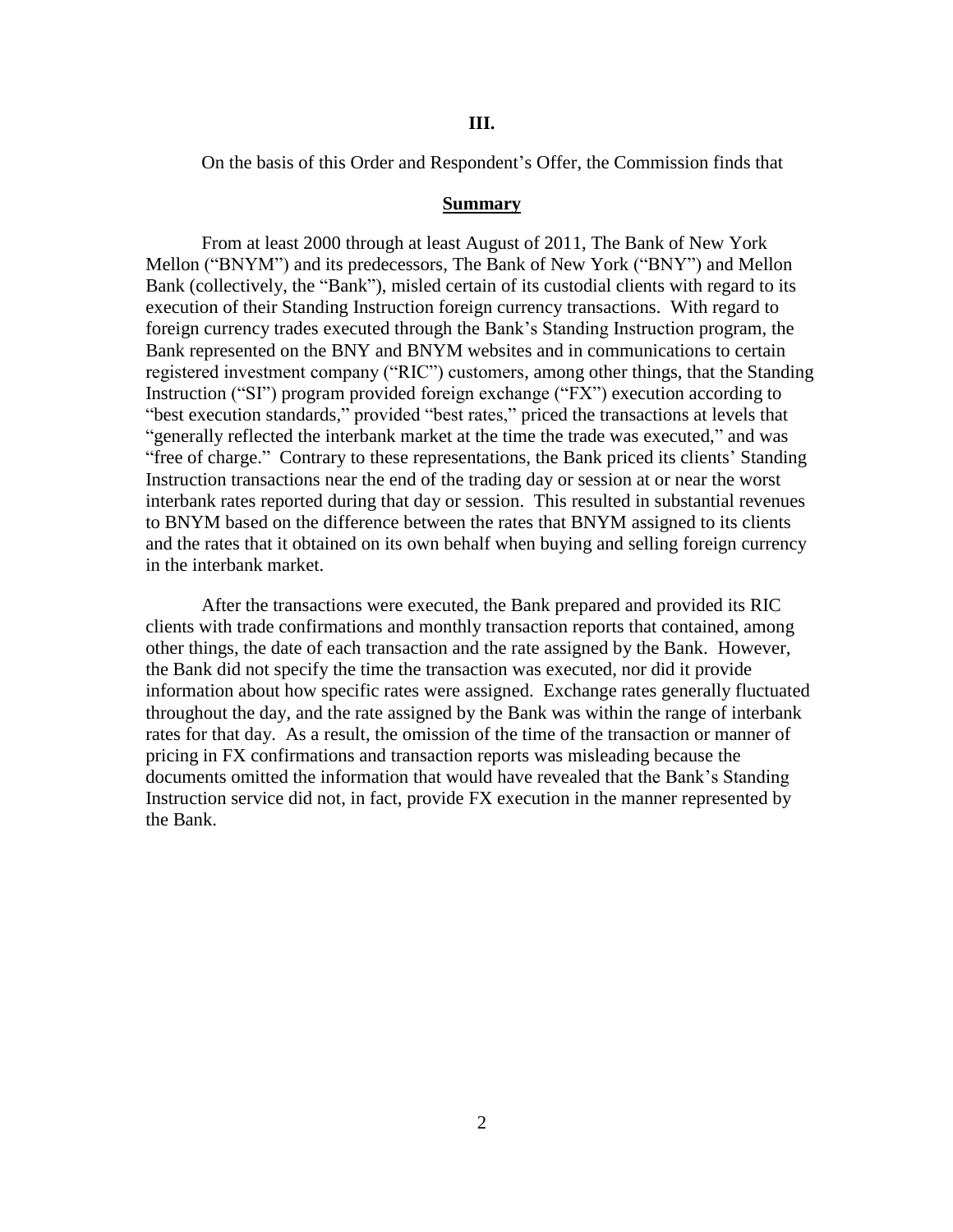### **Respondent**

1. The Bank of New York Mellon ("BNYM") is a New York State chartered bank, headquartered in New York, New York, with approximately \$1.2 trillion in assets under management and approximately \$25 trillion in assets under custody and administration. Certain BNYM deposits are insured by the Federal Deposit Insurance Corporation. BNYM is one of the world's largest custodian banks. Its predecessors are The Bank of New York and Mellon Bank, which merged in 2007.

## **Facts**

#### **A. The Bank's Standing Instruction FX Transactions**

2. BNYM acts as a custody and trust bank providing an array of services to clients, including public pension funds, states, colleges, charities and foundations, and RICs. As a custodian bank, BNYM holds and safeguards its clients' financial assets, including stocks, bonds, and currency. In this role, BNYM provides a variety of services to its foreign and domestic clients, such as settlement of the purchase and sale of securities and currency, maintenance services related to currency/cash bank accounts, management services related to cash transactions, and FX services.

3. Many of BNYM's U.S. custodial clients, including a large number of RICs, invest in foreign securities, which must be purchased and sold in the currencies of the countries in which the securities are issued. Accordingly, to trade foreign securities, BNYM's U.S.-based custodial clients must obtain related foreign currencies. In addition, dividends earned on foreign securities are paid in foreign currencies. When BNYM's domestic clients sell those foreign securities or receive dividends in foreign currencies, they may elect to convert the foreign currency back to U.S. dollars. From at least 2000 through 2011, the Bank provided a variety of FX services to its custodial clients, which clients utilized when purchasing or selling foreign securities or repatriating income from foreign investments to U.S. dollars.

4. During the relevant period, one of the FX products that the Bank provided was the Standing Instruction product. When clients selected the Standing Instruction product, in accordance with its terms, the Bank automatically processed and executed certain FX trades without supervision or direct negotiations with clients with respect to pricing. Standing Instruction transactions did not involve any negotiation, and the Bank unilaterally determined the price that the client received for the currency purchase or sale.

5. In its post-merger SI Procedures, BNYM published on its website by 9:00 A.M. a "daily schedule" of the specific buy and sell rates for Standing Instruction transactions. BNYM advised its clients that the actual rates on Standing Instruction transactions would be "not less favorable to the account than the corresponding rates indicated on the Daily Schedule for that day," at rates not worse than these published rates, and that rates would "not deviate by more or less than three (3) percent from the relevant Interbank bid or ask rates."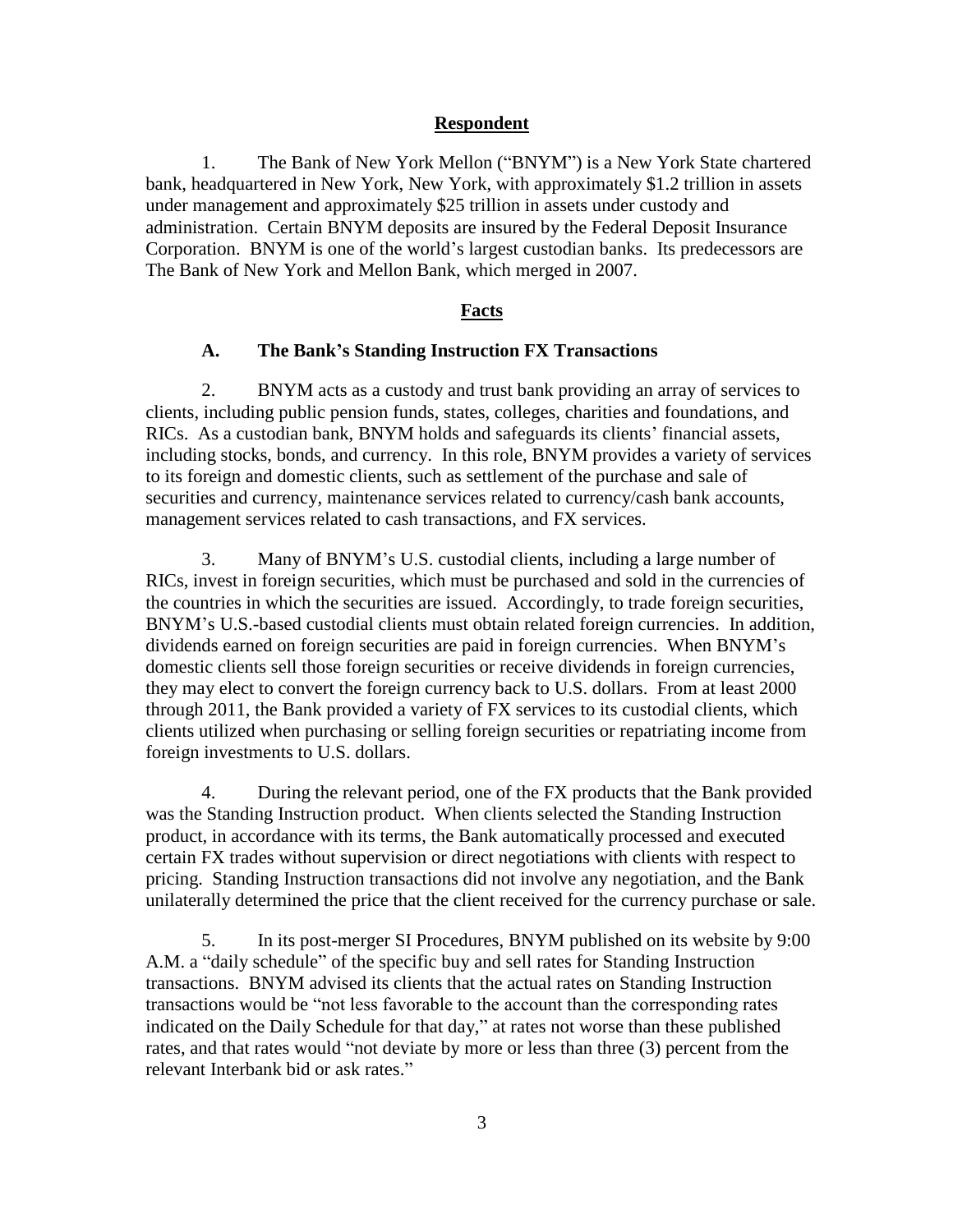6. The Bank's Standing Instruction FX service was its most profitable FX product offering. The Bank's sales margins on Standing Instruction FX transactions in currencies not subject to governmental transfer restrictions were generally substantially higher than on negotiated FX transactions in the same currencies, in which the custodial client negotiated directly with an FX trader at BNYM to purchase or sell currency at a particular price.

## **B. The Bank's Representations to its Custodial Clients**

7. During the relevant period, BNY and BNYM represented that its Standing Instruction service was provided according to "best execution" standards. The Bank made these representations on the BNY and BNYM Global Markets websites and in responses to inquiries from certain RIC clients about the Bank's pricing arrangements.

8. From 2006 until late 2009, BNY and BNYM stated on the Global Markets websites that their Standing Instruction FX service provided many benefits to their clients, including "FX execution according to best execution standards."

9. In addition, a standard comment of the Bank in response to questions about FX transactions that was provided to certain RIC clients represented, among other things, that: (a) "[u]nderstanding the fiduciary role of the fund manager, it is our goal to provide best execution for all foreign exchange executed in support of our clients' transactions;" (b) "we price foreign exchange at levels generally reflecting the interbank market at the time the trade is executed by the foreign exchange desk;" and (c) "Best execution encompasses a variety of services designed to maximize the proceeds of each trade… ."

10. Moreover, a Bank "Question and Answer" document used for responding to requests for proposal ("RFPs"), equated best execution with obtaining the best available rates on FX transactions. That material stated that the Bank "ensures best execution [by actively engaging in] making markets and taking positions in numerous currencies so that we can provide the best rates for our clients."

11. The Bank was aware that many market participants equated "best execution" with best price or considered best price to be one of the most important factors in determining best execution. For example, the employee who drafted the Bank's standard definition of "best execution" noted that the language he used came from "industry standard definitions of 'best execution'; namely, to achieve the goal of 'maximizing the value of the client portfolio under the particular circumstances at the time.'" The Bank also sponsored an industry survey in which market participants were asked to define "best execution," and in 2007, half of the respondents defined "best execution" as "price."

12. On their websites, in welcome packages sent to clients, and in responses to requests for proposals, BNY and BNYM also described their Standing Instruction service as "free of charge." Until late 2009, BNY and BNYM described the Standing Instruction service on the Global Markets websites as "[o]perationally simple, free of charge and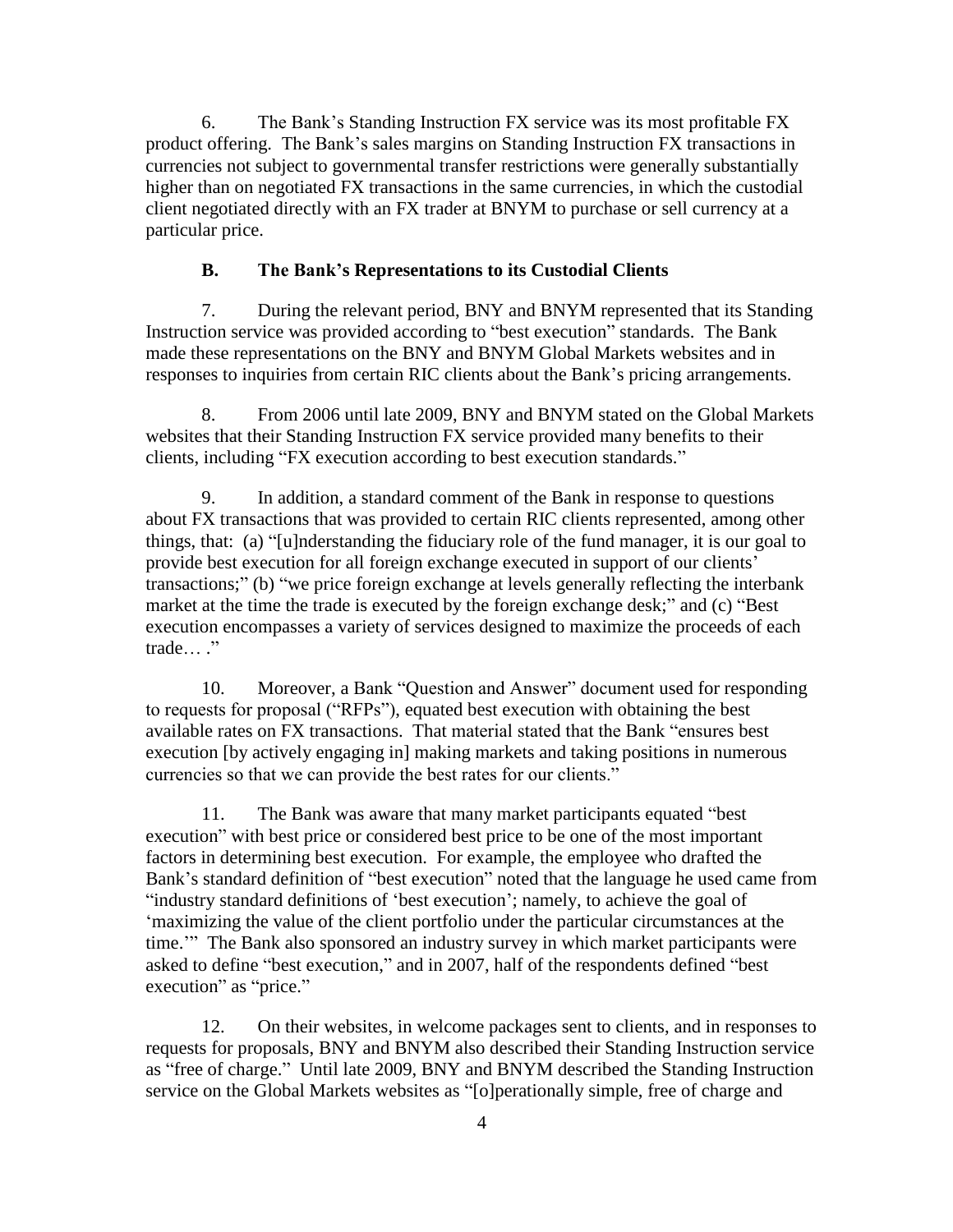integrated with the client's activity on the various securities markets, FX Standing Instruction is designed to help clients minimize risks and costs related to the foreign exchange and concentrate on their core business."

# **C. How the Bank Priced its Standing Instruction FX Transactions**

13. The Bank generated, or received from its customers, Standing Instruction FX trade requests throughout the trading day. The Bank's practice was to aggregate FX transactions for all SI clients and group them by currency pair. Near the end of the trading day or session, the Bank assigned prices to the Standing Instruction FX trade requests it had received from its clients throughout that day or session. During the relevant period, the Bank priced its clients' Standing Instruction transactions at or near the worst interbank rates reported during that day or session, in the way that was most beneficial to the Bank, which obtained more favorable rates on its own behalf when buying and selling foreign currency in the interbank market.

14. After the merger of Mellon Bank and Bank of New York, to determine the price to assign to U.S. clients' FX transactions, BNYM's U.S. transaction desks started with a programmed spreadsheet that was designed to calculate a "suggested" client price at or near the high and low ends of the range of rates available on the interbank market that day or session.

15. In calculating the suggested rate, the spreadsheet took into account two constraints. The first was the daily rate schedule that BNYM published each morning. BNYM's U.S. transaction desks determined the daily buy and sell rate for each currency pair by taking the reported interbank bid or offer at that particular time and applying a spread; the amount of that spread varied over time and by currency. The rate ranges reported on the daily schedule were "worst case scenario" rates; they were set with an eye toward ensuring that BNYM would be able to profit on each Standing Instruction FX transaction absent unusual circumstances. The second general pricing constraint was a restriction that the actual rate assigned to each Standing Instruction transaction would not be greater than three percent from the interbank bid and offer rates as reported by certain reporting services.

16. BNYM's U.S. transaction desks then considered the actual trading range for each currency on the interbank market that day and multiplied each end of the actual range by a modifier to arrive at the "suggested" bid and offer rates. In most cases on any given day, both the daily published buy and sell rates, and the three percent limit, were far broader than the actual range of prices traded on the interbank market. Accordingly, absent unusual circumstances, the spreadsheet simply multiplied the day's highest interbank offer by a modifier number of slightly less than 1 to produce the "suggested" offer rate and multiplied the day's lowest bid by a modifier number of slightly more than 1 to produce the suggested "bid" rate. If the suggested price was one that had occurred during the New York trading day, the suggested price became the price that was assigned to the client, logged in BNYM's records for the client, and reported on client statements. If the suggested rate was not one that had occurred during the New York trading day, BNYM would assign a rate that had occurred during the New York trading day. In this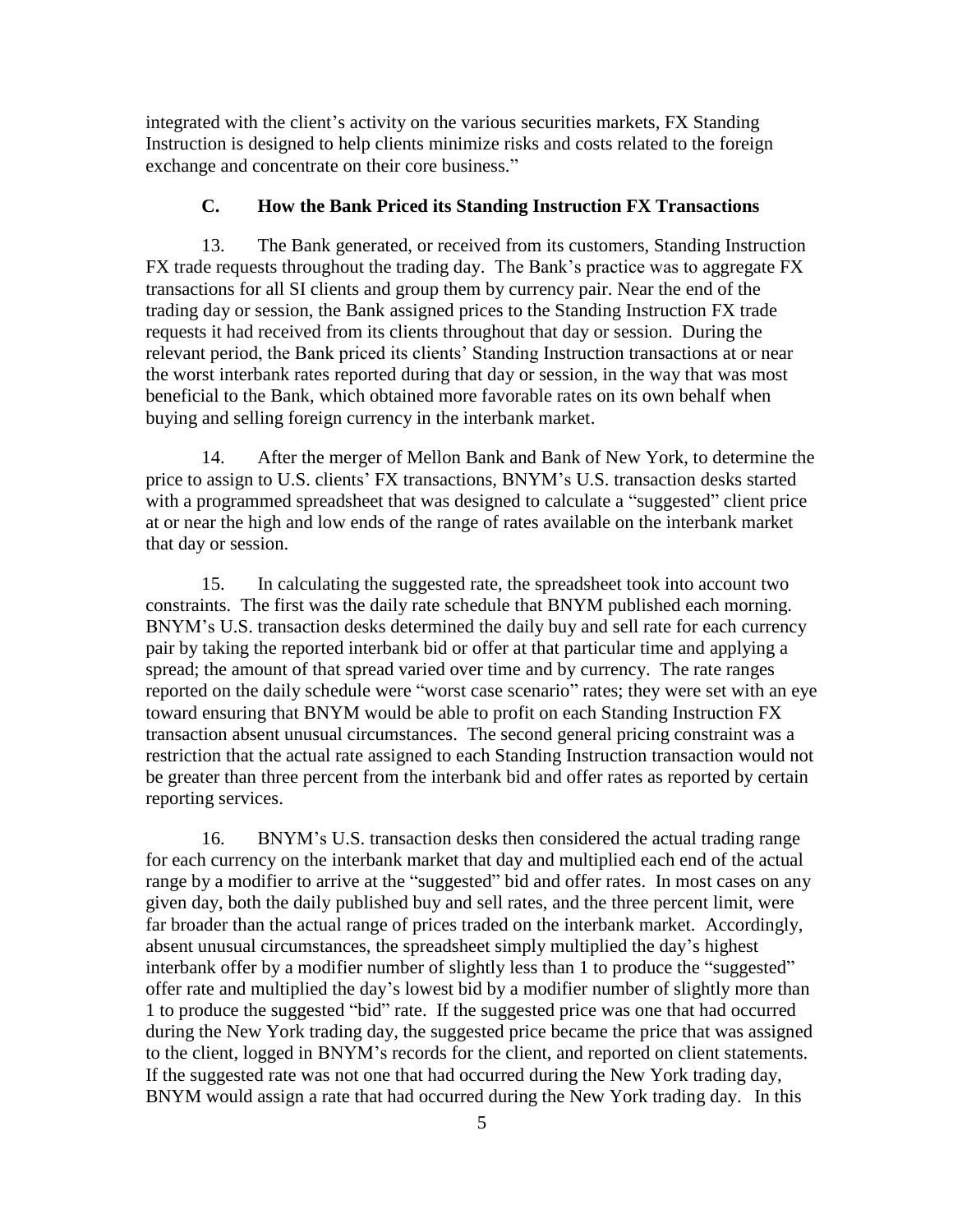way, BNYM assigned rates to its clients that were always near the extreme ends, but still within, the daily interbank market range for each currency pair.

## **D. The Bank's Representations to its Clients About its Standing Instruction Services were Misleading**

17. Contrary to the representations set forth above, the Bank priced its clients' Standing Instruction transactions near the end of the trading day at or near the worst rates available on the interbank market that day or session. This generated substantial revenues for BNYM based on the difference between the rates that BNYM assigned to its clients and those that it obtained on its own behalf when buying and selling foreign currency in the interbank market.

## **E. The Bank Provided its RIC Clients with Misleading Transaction Reports**

18. The Bank's contracts with its RIC clients provided that the Bank would furnish the RICs with, among other things, daily trade confirmations and monthly transaction reports of all transfers to and from the accounts. The contracts further provided that the books and records in the possession of the Bank were the property of the RIC and would be prepared and maintained as required by the Investment Company Act of 1940 and the rules thereunder.

19. The daily trade confirmations and monthly transaction reports that the Bank provided to its RIC clients included, among other things, the date of each transaction and the assigned rate. However, the Bank did not specify the time the transaction was executed, nor did it provide information about how it assigned specific rates. Because exchange rates generally fluctuated throughout the day, and the rate assigned by the Bank was within the range of interbank rates for that day, the omission in FX confirmations and transaction reports of the time of execution and pricing methodology was misleading because the documents omitted the information that would have revealed that the Bank's Standing Instruction service did not provide FX execution in the manner represented by the Bank.

20. From April 8, 2008 through August 8, 2011, BNYM obtained Standing Instruction FX revenues as a result of the conduct described herein in the amount of approximately \$120 million from its RIC clients.

## **Violations**

21. As a result of the conduct described above, BNYM willfully<sup>1</sup> violated Section 34(b) of the Investment Company Act, which prohibits any person from making

 $\mathbf{1}$ <sup>1</sup> A willful violation of the securities laws means merely "'that the person charged with the duty knows what he is doing.'" *Wonsover v. SEC*, 205 F.3d 408, 414 (D.C. Cir. 2000) (quoting *Hughes v. SEC*, 174 F.2d 969, 977 (D.C. Cir. 1949)). There is no requirement that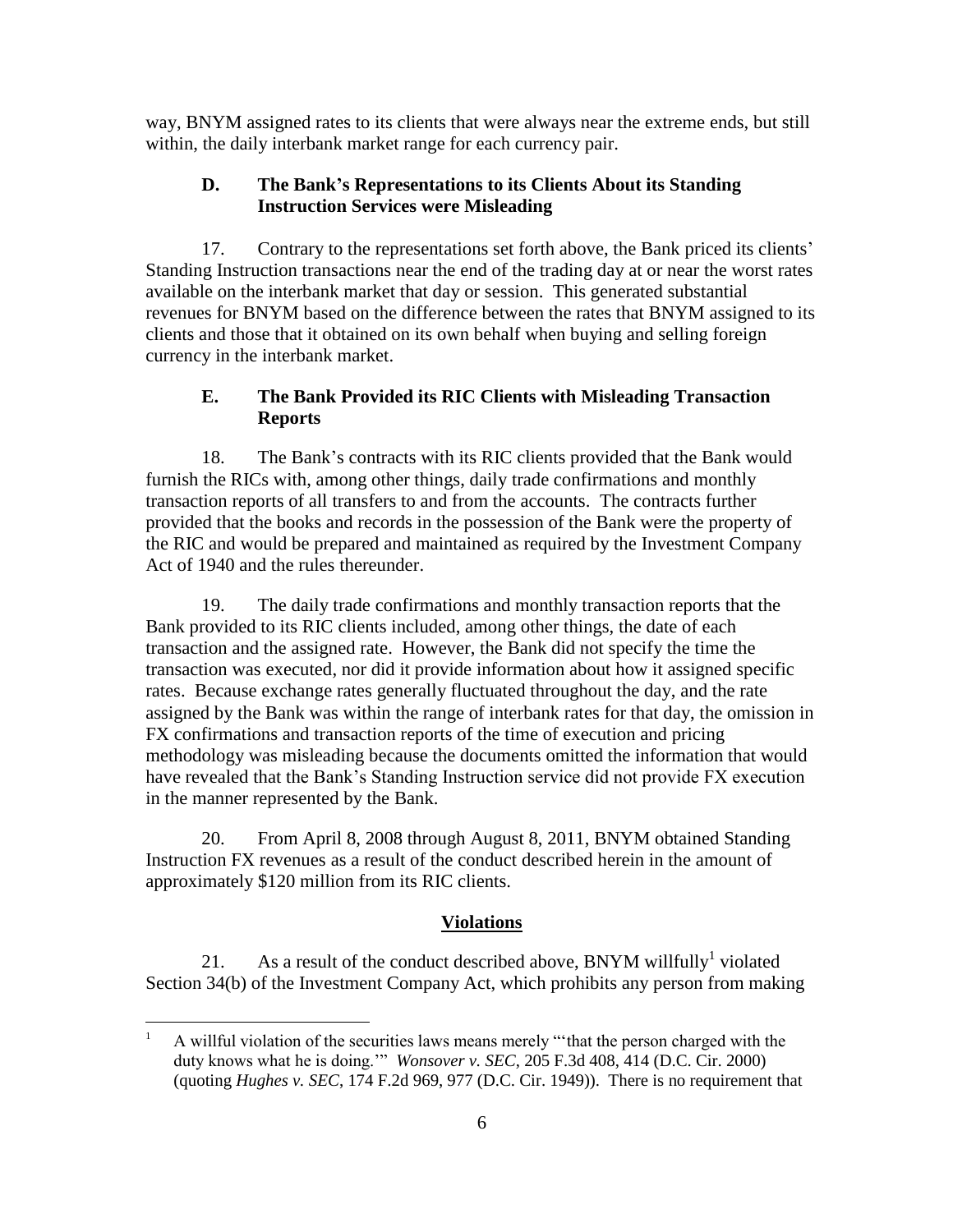any untrue statement of a material fact in any registration statement, application, report, account, record, or other document filed or transmitted pursuant to the Act or the keeping of which is required pursuant to Section 31(a), and provides that it shall be unlawful for any person so filing, transmitting, or keeping any such document to omit to state therein any fact necessary in order to prevent the statements made therein, in the light of the circumstances under which they were made, from being materially misleading, and BNYM also caused violations of Section 31(a) of the Investment Company Act and Rule 31a-1(b) thereunder, which require RICs to maintain records containing certain information about their transactions.

## **IV.**

In view of the foregoing, the Commission deems it appropriate, in the public interest, to impose the sanctions agreed to in Respondent BNYM's Offer.

Accordingly, pursuant to Section 9(b) and 9(f) of the Investment Company Act, it is hereby ORDERED that:

A. Respondent BNYM cease and desist from committing or causing any violations and any future violations of Sections 31(a) and 34(b) of the Investment Company Act and Rule 31a-1(b) thereunder.

B. Respondent shall pay disgorgement, which represents revenue gained from its RIC clients as a result of the conduct described herein, of \$120,000,000.00 and prejudgment interest of \$13,022,207.00, but that payment of such amount shall be deemed satisfied by its payment of \$133,022,207.00 under the terms of the Bank's settlements with the U.S. Department of Justice and the New York Attorney General in *U.S. v. The Bank of New York Mellon*, No. 12-md-02335-LAK-JLC (S.D.N.Y.) and *People v. The Bank of New York Mellon Corp.*, No. 09/114735 (N.Y. Sup. Ct.). If timely payment is not made in accordance with the terms of the settlements in the aforementioned actions, additional interest shall accrue pursuant to SEC Rule of Practice 600, but the payment of such additional interest also shall be deemed satisfied by the payments in these actions to the extent the accrued interest does not exceed the amounts paid by the Bank to the U.S. Department of Justice and the New York Attorney General.

C. Respondent shall, within ten days of the entry of the Order, pay a civil money penalty in the amount of \$30,000,000.00 to the Securities and Exchange Commission for transfer to the general fund of the United States Treasury, subject to Exchange Act Section  $21F(g)(3)$ . If timely payment is not made, additional interest shall accrue pursuant to 31 U.S.C. §3717.

 $\overline{a}$ 

the actor "'also be aware that he is violating one of the Rules or Acts.'" *Id*. (quoting *Gearhart & Otis, Inc. v. SE*C, 348 F.2d 798, 803 (D.C. Cir. 1965)).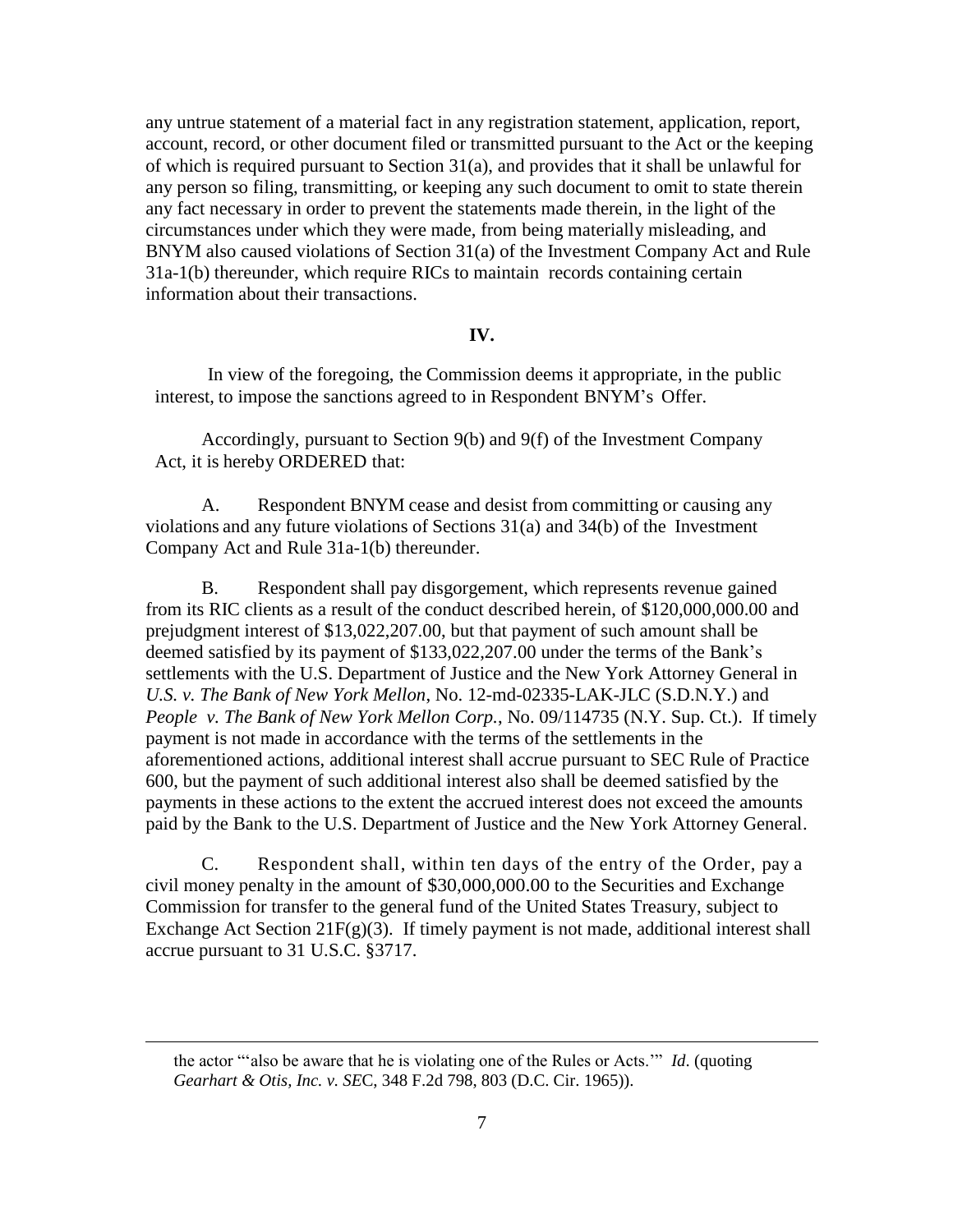- (1) Respondent may transmit payment electronically to the Commission, which will provide detailed ACH transfer/Fedwire instructions upon request;
- (2) Respondent may make direct payment from a bank account via Pay.gov through the SEC website at [http://www.sec.gov/about/offices/ofm.htm;](http://www.sec.gov/about/offices/ofm.htm) or
- (3) Respondent may pay by certified check, bank cashier's check, or United States postal money order, made payable to the Securities and Exchange Commission and hand-delivered or mailed to:

Enterprise Services Center Accounts Receivable Branch HQ Bldg., Room 181, AMZ-341 6500 South MacArthur Boulevard Oklahoma City, OK 73169

Payments by check or money order must be accompanied by a cover letter identifying BNYM as a Respondent in these proceedings, and the file number of these proceedings; a copy of the cover letter and check or money order must be sent to Kathryn Pyszka, Division of Enforcement, Securities and Exchange Commission, 175 West Jackson Boulevard, Chicago, IL 60604.

D. Respondent shall report to the Commission staff once a year for a three year period the status of its remediation and implementation of compliance measures relating to the Standing Instruction FX trading program offered to its RIC custodial clients discussed in the Order, its Defined Spread and Session Range Standing Instruction FX Trading Programs offered to RIC custodial clients, and any successor Standing Instruction FX Trading Programs offered to RIC custodial clients (hereinafter, the "Programs"). During this three-year period, Respondent shall promptly report (within thirty days) to the Commission any potential misconduct involving the Programs that Respondent discovers or any allegations of such misconduct that Respondent receives. During this three-year period, Respondent shall: (1) conduct an initial review and submit an initial report, and (2) conduct and prepare two annual follow-up reviews and reports, as described below:

> (1) Respondent shall submit to the Commission staff, within 180 days of the entry of the Order, a written report setting forth a complete description of its remediation efforts relating to the Programs, including measures taken to date and any additional proposals reasonably designed to improve its remediation and implementation of compliance measures concerning the Programs, and also including procedures for subsequent internal audits to ensure the effectiveness of such remedial efforts and compliance measures (the "Initial Report").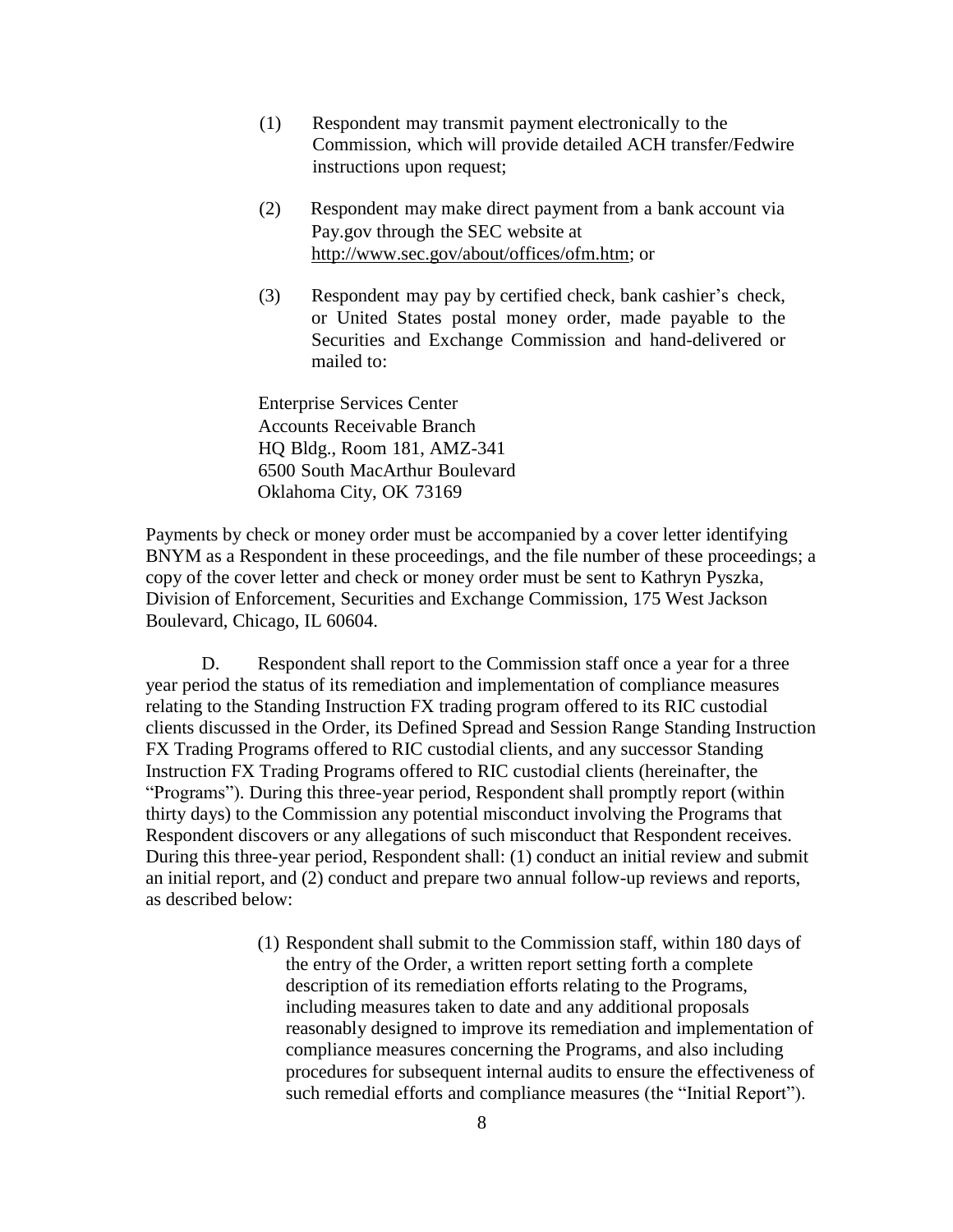The Initial Report shall be transmitted to Kathryn Pyszka, Assistant Director, Division of Enforcement, United States Securities and Exchange Commission, 175 W. Jackson St., Ste. 900, Chicago, IL 60604. Respondent shall also provide a copy of the Initial Report to its external auditors. Respondent may extend the time period for submission of the Initial Report with prior written approval of the Commission staff.

- (2) Respondent shall undertake two annual follow up reviews and submit to Commission staff two follow up reports (the "Follow-up Reports"), incorporating any comments provided by the Commission staff on the previous report, to further report on its remediation and implementation of compliance measures relating to the Programs. In the Follow-up Reports, Respondent shall also provide the Commission staff with its updated assessment of the effectiveness of these policies and procedures.
- (3) The first Follow-up Report shall be completed by no later than 365 days after the Initial Report. The second Follow-up Report shall be completed no later than 365 days after the completion of the first Follow-up Report. Each Follow-up Report shall be provided to Kathryn Pyszka at the address listed above. Respondent shall also provide a copy of each Follow-up Report to its external auditors. Respondent may extend the time period for issuance of the Follow-up Reports with prior written approval of the Commission staff.
- (4) During this three-year period of review, Respondent shall provide its external auditors with the results of the internal audits of its remedial efforts and compliance measures discussed in paragraph 1 above.
- (5) During this three-year period of review, Respondent shall provide the Commission staff with any written reports, responses or recommendations provided to it by Respondent's external auditors in connection with the information provided by Respondent to the external auditors pursuant to paragraph 4 above.

By the Commission.

Brent J. Fields Secretary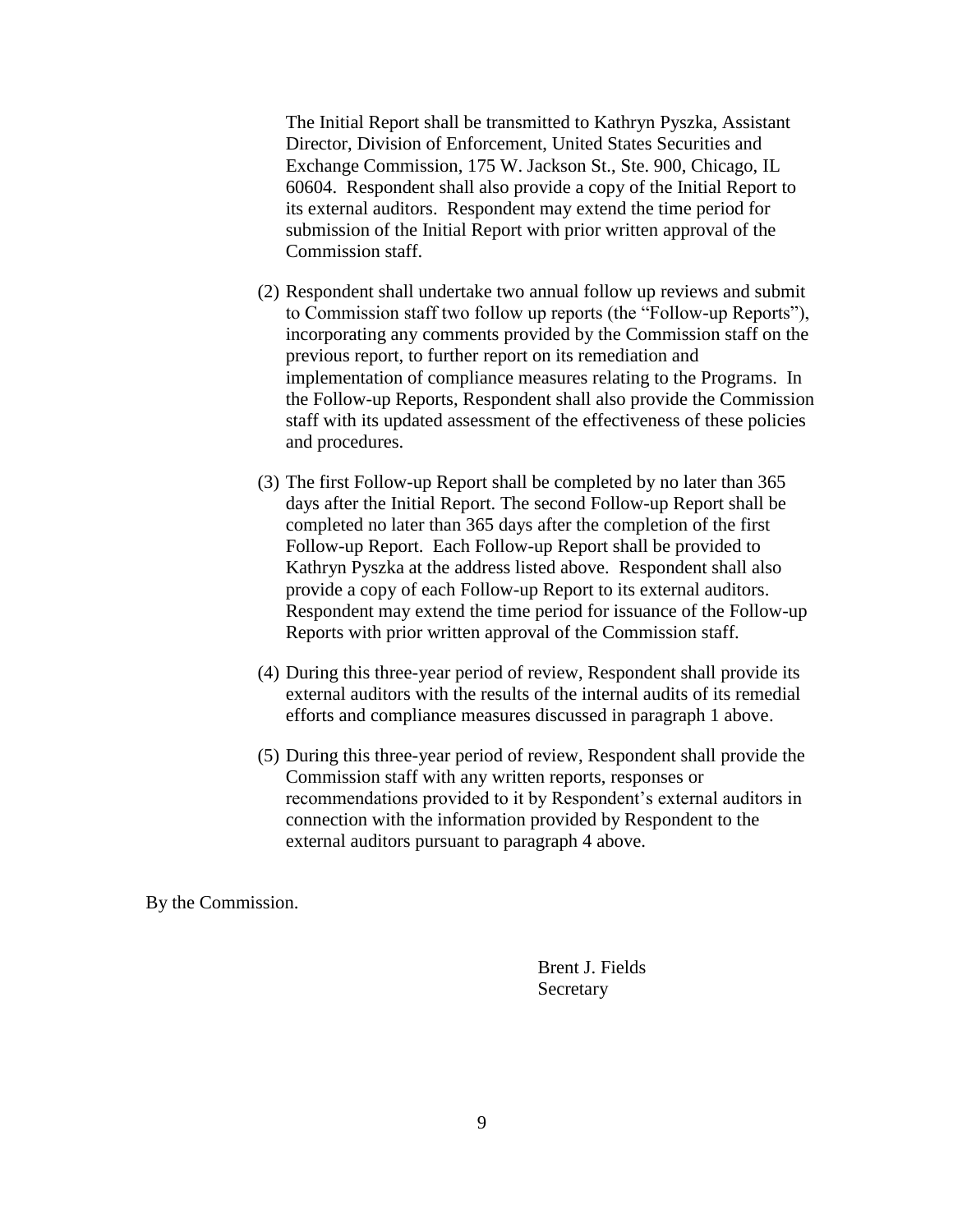# **Annex A**

Respondent admits the facts set forth below:

# **1. BNYM's Standing Instruction Service**

- a. BNYM and its predecessors the Bank of New York and Mellon Bank (collectively, the "Bank") act as a custody and trust bank providing an array of custodial services to clients, including public pension funds, states, colleges, charities and foundations. In providing such custodial services, the Bank is obligated to act in certain circumstances as a fiduciary with respect to those clients.
- b. From at least 2000 through 2011, the Bank provided FX products to its custodial clients, which clients utilized when purchasing or selling foreign securities or repatriating income from foreign investments to U.S. dollars. One of the FX products the Bank provided was the Standing Instruction ("SI") product. When clients or their investment managers selected the SI product in accordance with the terms of the SI product, the Bank would automatically process and execute the clients' FX trades without supervision or direct involvement from clients.

# **2. How BNYM Priced Standing Instruction Foreign Exchange Transactions**

- a. Throughout a trading day or session (which could be as long as 24 hours), as each custodial client's account generated FX transactions to be executed pursuant to SIs, the Bank's practice was to aggregate those FX transactions for all SI clients and group them by currency pair. Near the end of the trading day or session, the Bank priced those SI FX trade requests it had received throughout that day or session.
- b. To determine the price for each SI FX transaction for most currencies, the Bank examined the range of reported interbank rates from the trading day or session and assigned the rate on SI trades as follows: if the client was purchasing foreign currency, the client received a price at or close to the highest reported interbank rate for that day or session (at or near the least favorable interbank price for the client reported during the trading day or session), and if the client was selling foreign currency, the client received a price at or close to the lowest reported interbank rate of the day or session (also at or near the least favorable interbank price for the client reported during the trading day or session).
- c. Because SI clients received pricing at or near the high end of the reported interbank range for their currency purchases and at or near the low end of the reported interbank range for their sales, the Bank was generally buying low from, and selling high to, its own clients. The Bank recorded the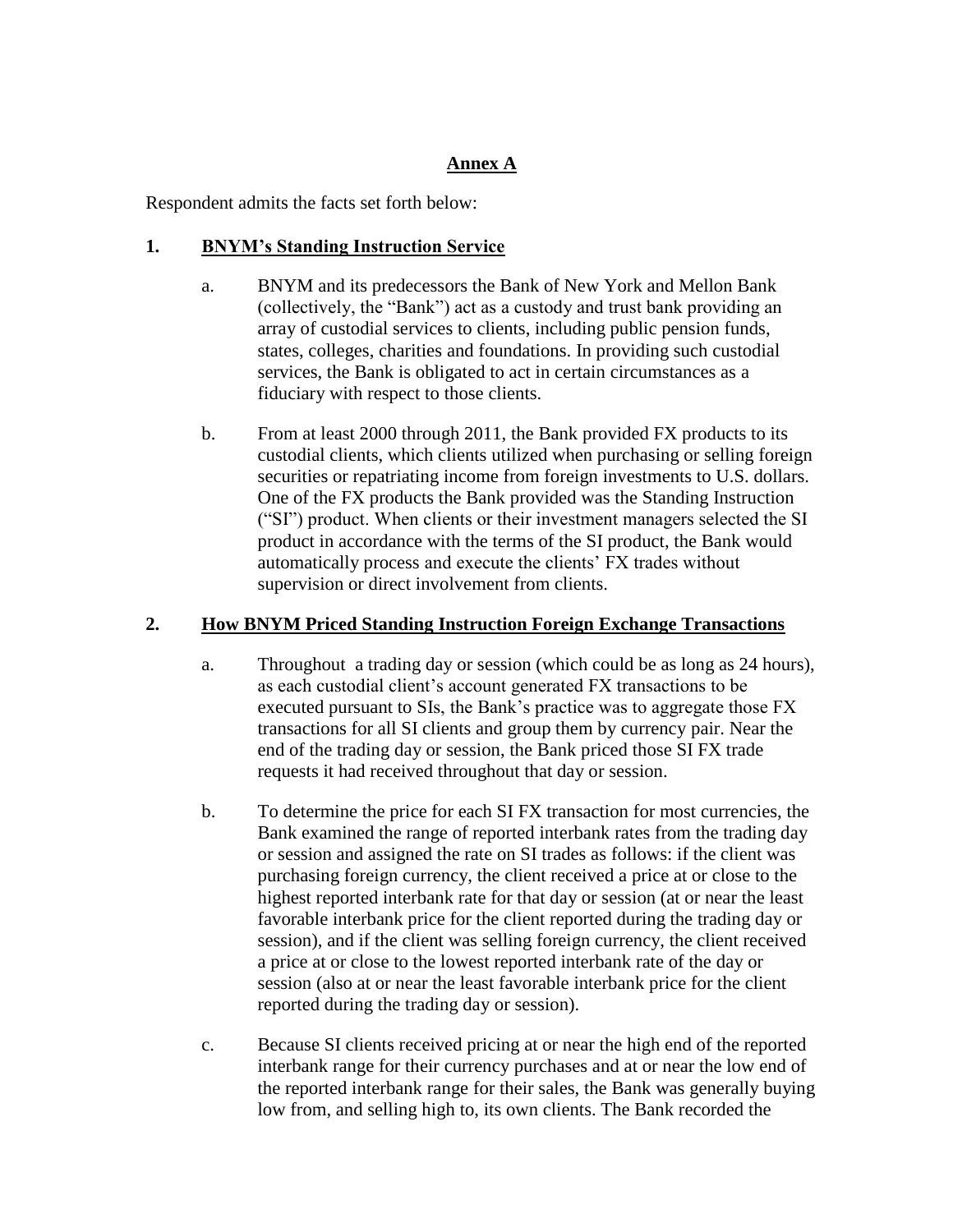difference or "spread" between the rates it gave clients and the interbank market price at the time the SI transactions were priced as "sales margin."

## **3. BNYM's Representations to Its Clients**

- a. The Bank made representations to existing and potential custodial clients concerning the SI product. The Bank made these representations in various written and oral communications with clients, including certain responses to requests for proposals and on the Bank's website.
- b. Specifically, the Bank made the following representations to certain existing and potential clients concerning the SI product:
	- i. The service provided "benefits" to its clients, including "FX execution according to best execution standards."
	- ii. The Bank "ensures best execution on foreign exchange transactions through the following mechanisms: As a major market participant, the Bank is actively engaged in making markets and taking position in numerous currencies so that we can provide the best rates for our clients."
	- iii. "Understanding the fiduciary role of the fund manager, it is our goal to provide best execution for all foreign exchange executed in support of our clients' transactions."
	- iv. "Best execution encompasses a variety of services designed to maximize the proceeds of each trade, while containing inherent risks and the total cost of processing."
	- v. "We price foreign exchange at levels generally reflecting the interbank market at the time the trade is executed by the foreign exchange desk."
	- vi. "We also support post-trade analysis ... to assist the fund manager in demonstrating that the execution of each trade was consistent with the goal of maximizing the value of the client portfolio."
	- vii. "If the client has standing income exchange instructions with us, our system automates the conversion process based on the current foreign exchange rate input."
	- viii. The Bank's "primary focus is on securing the best possible rates for our clients rather than on trading for the bank's own account."